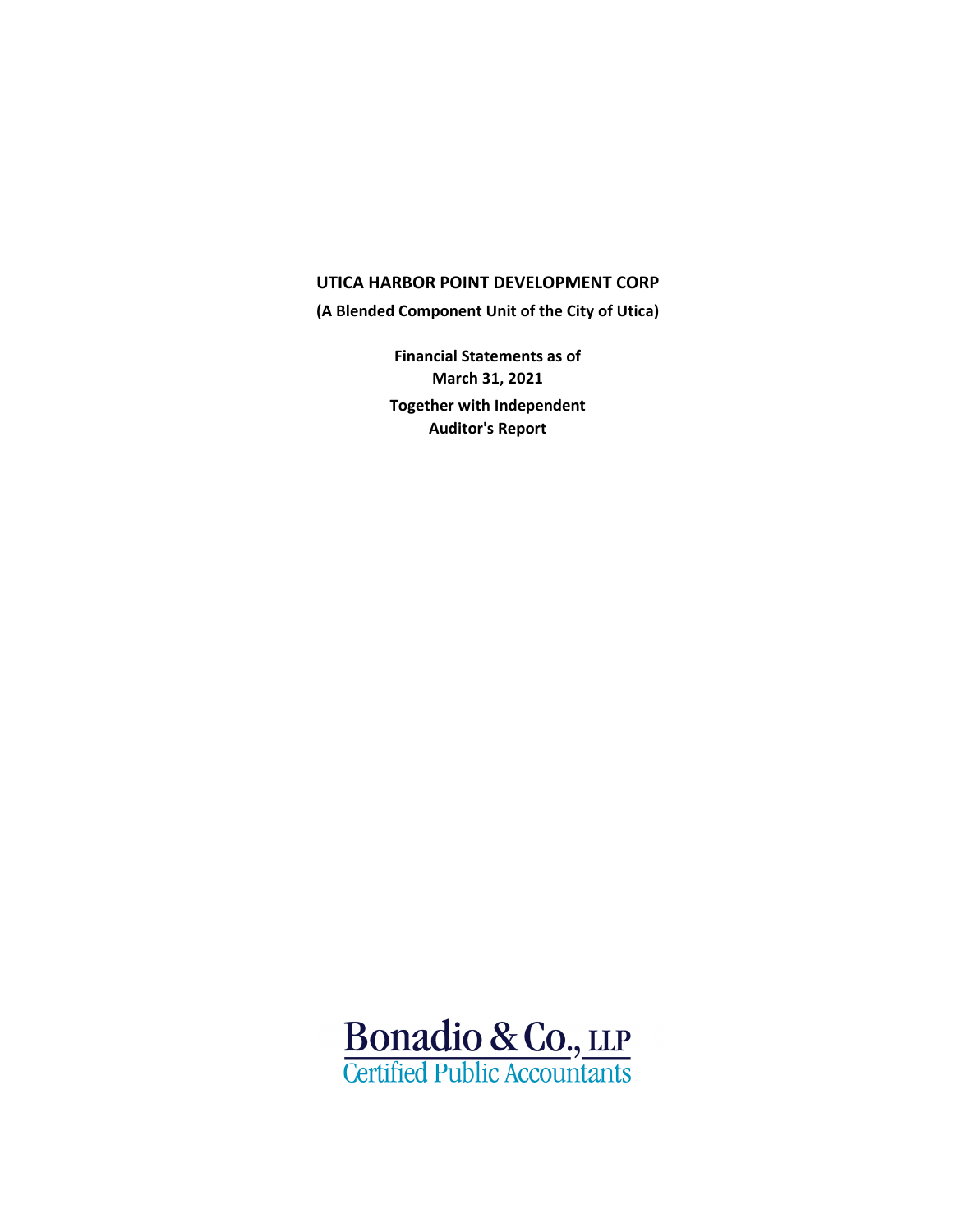# **UTICA HARBOR POINT DEVELOPMENT CORP**

**(A Blended Component Unit of the City of Utica)**

**Table of Contents March 31, 2021**

|                                                                                                                                      | Page |
|--------------------------------------------------------------------------------------------------------------------------------------|------|
| Independent Auditor's Report                                                                                                         |      |
| <b>Financial Statements:</b>                                                                                                         |      |
| <b>Statement of Net Position</b>                                                                                                     | 3    |
| Statement of Revenues, Expenses and Changes in Net Position                                                                          | 4    |
| <b>Statement of Cash Flows</b>                                                                                                       | 5    |
| <b>Notes to Basic Financial Statements</b>                                                                                           | 6    |
| Independent Auditor's Report on Internal Control Over Financial Reporting and on                                                     |      |
| Compliance and Other Matters Based on an Audit of Financial Statements Performed in<br>Accordance with Government Auditing Standards | 11   |
| Schedule of Findings and Questioned Costs                                                                                            | 13   |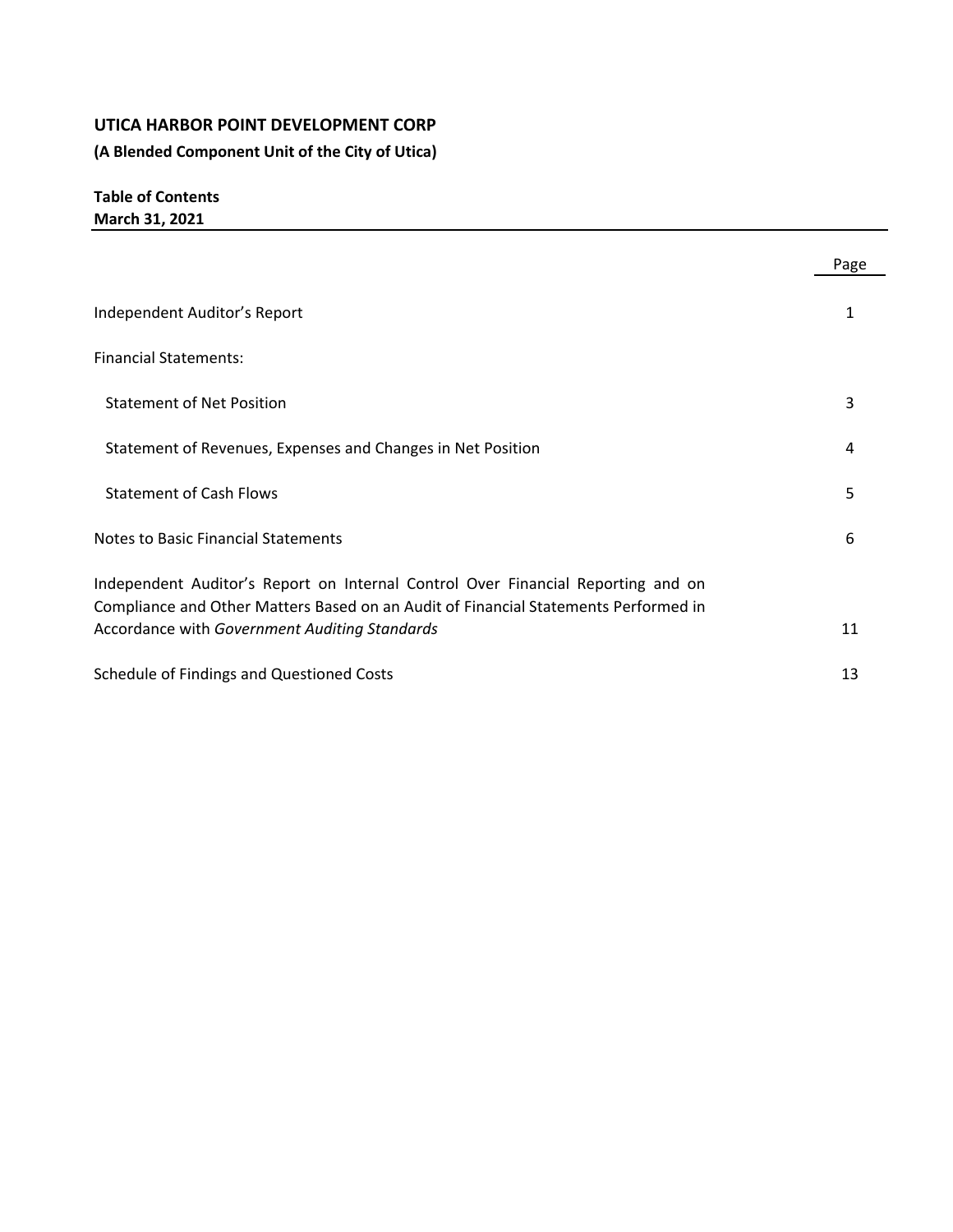# Bonadio & Co., LLP Certified Public Accountants

## **INDEPENDENT AUDITOR'S REPORT**

June 4, 2021

To the Board of Directors of the Utica Harbor Point Development Corp

## **Report on the Financial Statements**

We have audited the accompanying financial statements of Utica Harbor Point Development Corp (UHPDC), a blended component unit of the City of Utica as of and for the year ended March 31, 2021, and the related notes to the financial statements, which collectively comprise UHPDC's basic financial statements as listed in the table of contents.

## *Management's Responsibility for the Financial Statements*

Management is responsible for the preparation and fair presentation of these financial statements in accordance with accounting principles generally accepted in the United States of America; this includes the design, implementation, and maintenance of internal control relevant to the preparation and fair presentation of financial statements that are free from material misstatement, whether due to fraud or error.

## *Auditor's Responsibility*

Our responsibility is to express an opinion on these financial statements based on our audits. We conducted our audit in accordance with auditing standards generally accepted in the United States of America and the standards applicable to financial audits contained in *Government Auditing Standards,* issued by the Comptroller General of the United States. Those standards require that we plan and perform the audit to obtain reasonable assurance about whether the financial statements are free from material misstatement.

An audit involves performing procedures to obtain audit evidence about the amounts and disclosures in the financial statements. The procedures selected depend on the auditor's judgment, including the assessment of the risks of material misstatement of the financial statements, whether due to fraud or error. In making those risk assessments, the auditor considers internal control relevant to the entity's preparation and fair presentation of the financial statements in order to design audit procedures that are appropriate in the circumstances, but not for the purpose of expressing an opinion on the effectiveness of the entity's internal control. Accordingly, we express no such opinion. An audit also includes evaluating the appropriateness of accounting policies used and the reasonableness of significant accounting estimates made by management, as well as evaluating the overall presentation of the financial statements.

We believe that the audit evidence we have obtained is sufficient and appropriate to provide a basis for our audit opinion.

6 Wembley Court Albany, New York 12205 p (518) 464-4080 f (518) 464-4087

www.bonadio.com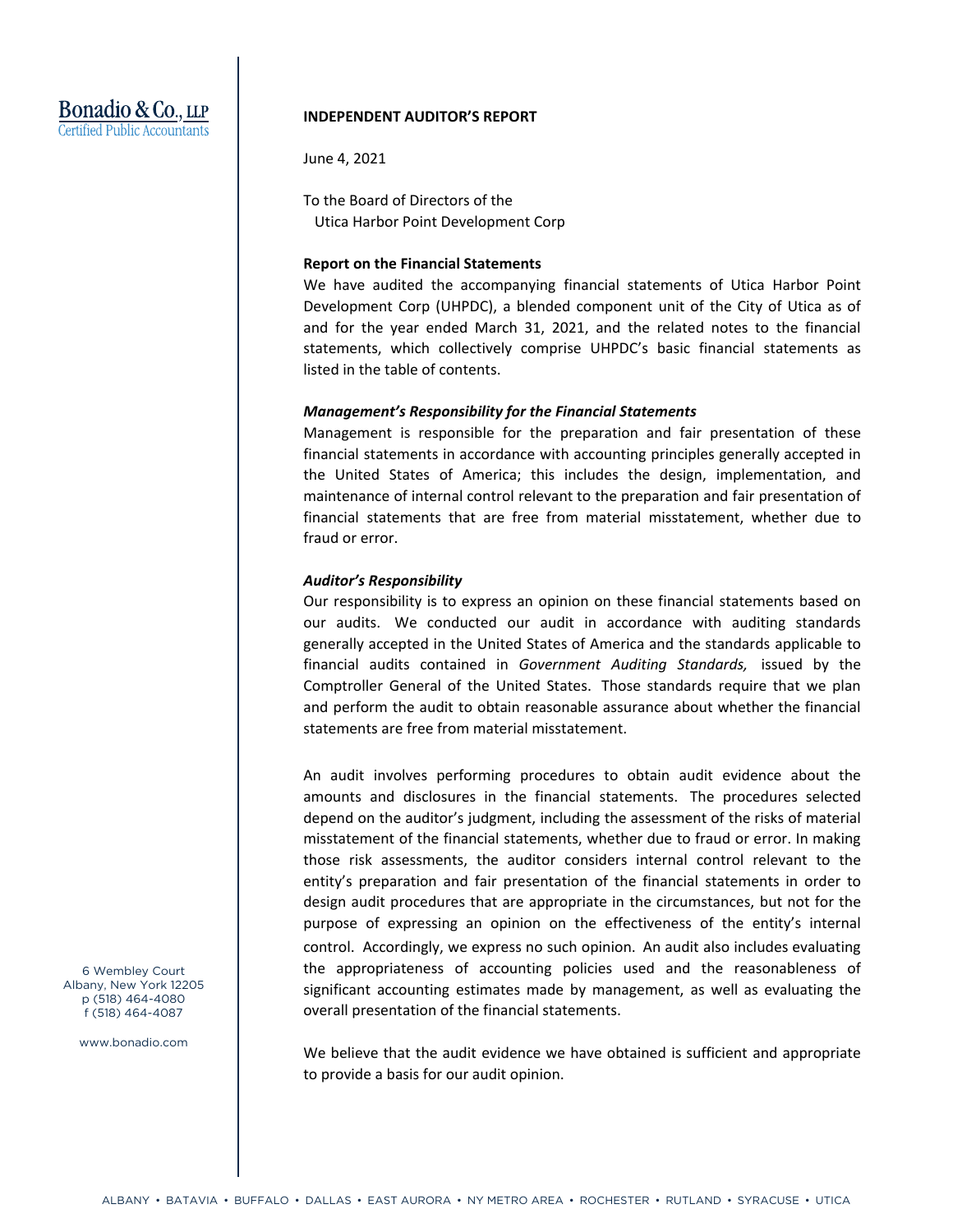#### *Opinion*

In our opinion, the financial statements referred to above present fairly, in all material respects, the financial position of Utica Harbor Point Development Corp., as of March 31, 2021, and the changes in its financial position and cash flows for the year then ended in accordance with accounting principles generally accepted in the United States of America.

## **Other Matters**

#### *Report on Required Supplementary Information*

Management has omitted the Management's Discussion and Analysis that accounting principles generally accepted in the United States of America requires to be presented to supplement the basic financial statements. Such missing information, although not a part of the basic financial statements, is required by the Governmental Accounting Standards Board, who considers it to be an essential part of financial reporting for placing the basic financial statements in an appropriate operational, economic, or historical context. Our opinion on the basic financial statements is not affected by this missing information.

#### **Other Reporting Required by** *Government Auditing Standards*

In accordance with *Government Auditing Standards,* we have also issued our report dated June 4, 2021 on our consideration of Utica Harbor Point Development Corp's internal control over financial reporting and on our tests of its compliance with certain provisions of laws, regulations, contracts, and grant agreements and other matters. The purpose of that report is solely to describe the scope of our testing of internal control over financial reporting and compliance and the results of that testing, and not to provide an opinion on the effectiveness of UHPDC's internal control over financial reporting or on compliance. That report is an integral part of an audit performed in accordance with *Government Auditing Standards* in considering Utica Harbor Point Development Corp.'s internal control over financial reporting and compliance.

Bonadio & Co., LLP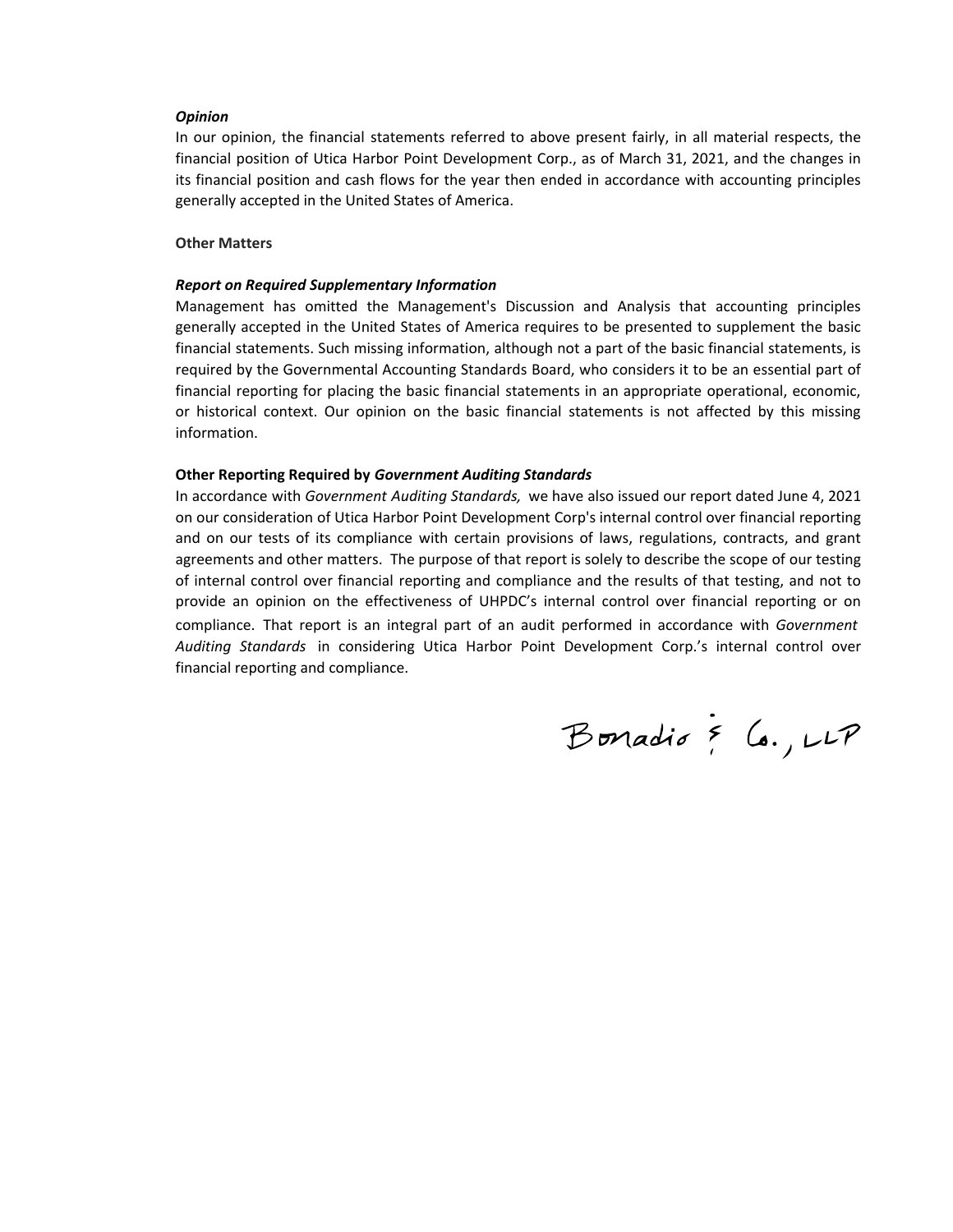# **Statement of Net Position March 31, 2021**

# **ASSETS**

| <b>CURRENT ASSETS:</b>           |                  |
|----------------------------------|------------------|
| Cash and cash equivalents        | \$<br>8,439      |
| Total current assets             | 8,439            |
| Capital assets                   | 10,195,151       |
| <b>Total assets</b>              | \$<br>10,203,590 |
| <b>CURRENT LIABILITIES</b>       |                  |
| Lines of credit                  | \$<br>4,513,259  |
| <b>Total current liabilities</b> | 4,513,259        |
| <b>NET POSITION</b>              |                  |
| Net investment in capital assets | 5,681,892        |
| Unrestricted                     | 8,439            |
| Total net position               | \$<br>5,690,331  |

The accompanying notes are an integral part of these statements.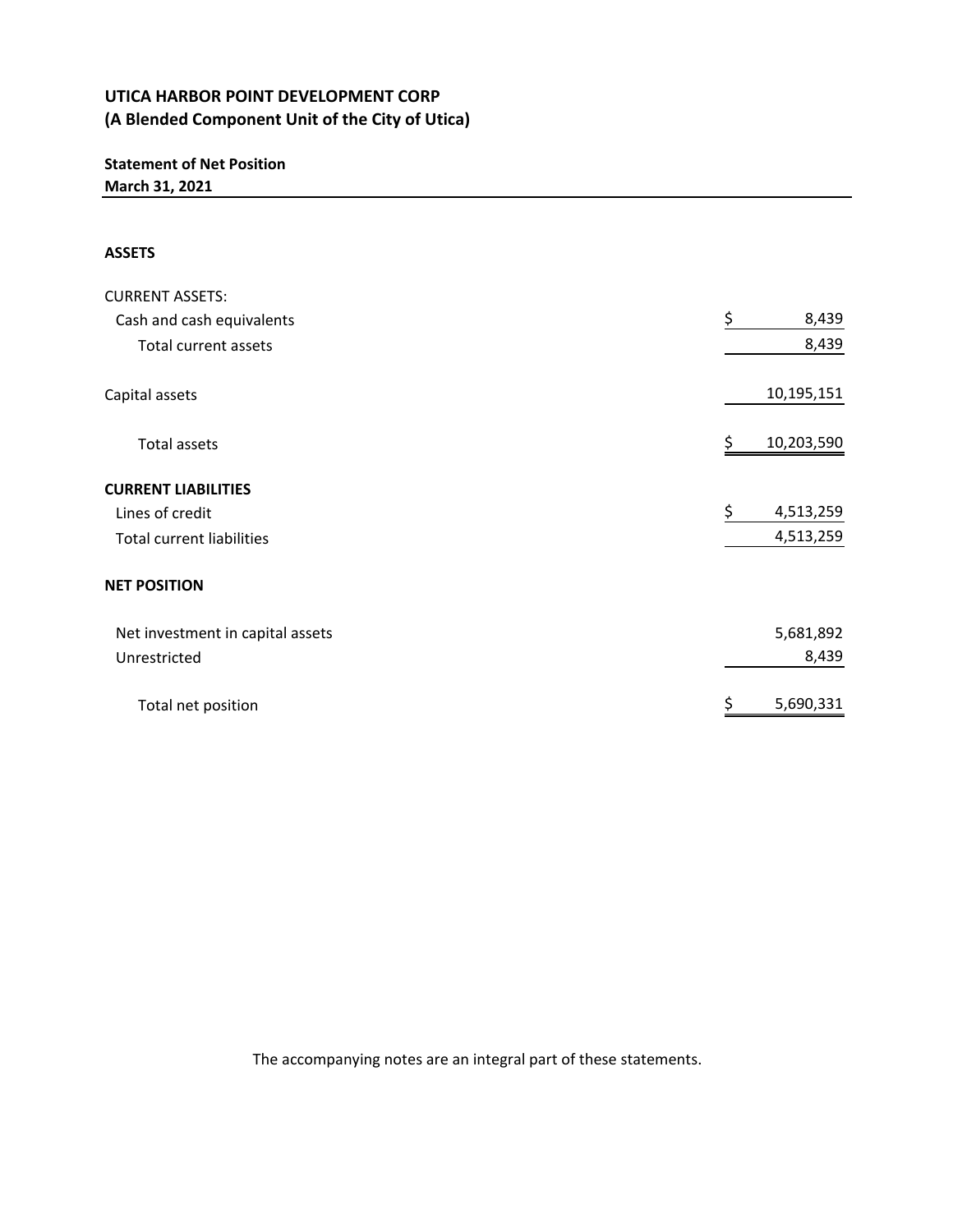# **Statement of Revenues, Expenses and Changes in Net Position For the Year Ending March 31, 2021**

| <b>OPERATING EXPENSES:</b>                   |                 |
|----------------------------------------------|-----------------|
| Commitment and other fees                    | \$<br>4,162     |
| Contract servicing and consulting            | 3,700           |
| Miscellaneous                                | 407             |
| Insurance                                    | 12,197          |
| Professional fees                            | 36,789          |
| <b>Bank fees</b>                             | 8,355           |
| <b>Taxes</b>                                 | 14,178          |
| Supplies                                     | 248             |
| Total operating expenses                     | 80,036          |
| <b>OPERATING LOSS</b>                        | (80, 036)       |
| Interest expense                             | 199,744         |
| Total non-operating expenses                 | 199,744         |
| LOSS BEFORE CAPITAL CONTRIBUTION             | (279, 780)      |
| <b>CAPITAL CONTRIBUTION - New York State</b> | 513,864         |
| <b>CHANGE IN NET POSITION</b>                | 234,084         |
| NET POSITION - beginning of year             | 5,456,247       |
| NET POSITION - end of year                   | \$<br>5,690,331 |

The accompanying notes are an integral part of these statements.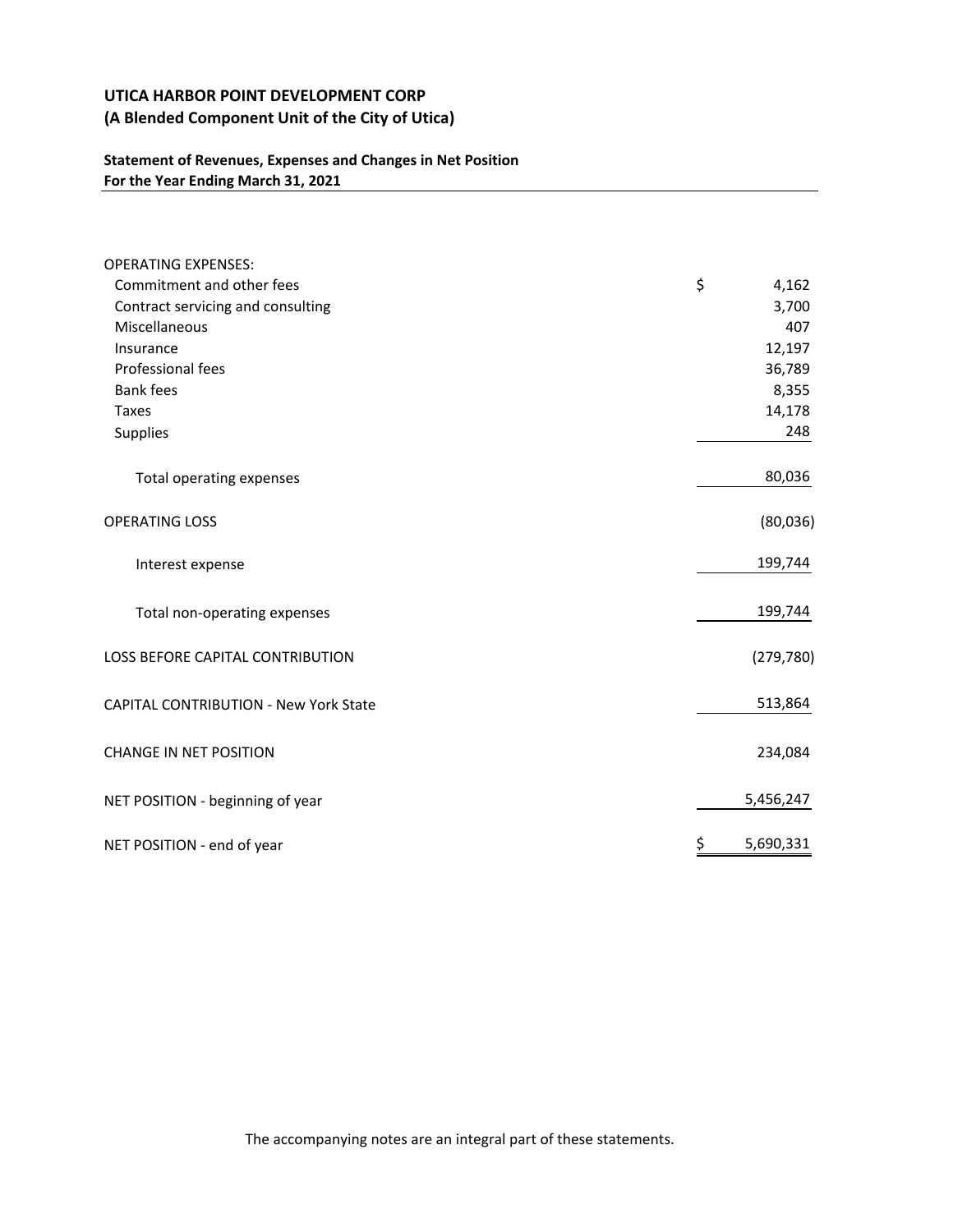# **Statement of Cash Flows**

**For the Year Ending March 31, 2021**

| CASH FLOW FROM OPERATING ACTIVITIES                                            |                |
|--------------------------------------------------------------------------------|----------------|
| Cash payments to suppliers for goods and services                              | \$<br>(80,036) |
|                                                                                |                |
| Net cash flow from operating activities                                        | (80,036)       |
|                                                                                |                |
| CASH FLOW FROM CAPITAL AND RELATED FINANCING ACTIVITES                         |                |
| Capital assets                                                                 | (1,722,369)    |
| Capital related grants received                                                | 4,536,232      |
| Borrowing on lines of credit                                                   | 2,620,893      |
| Paid on lines of credit                                                        | (5, 148, 224)  |
| Interest expense                                                               | (199, 744)     |
|                                                                                |                |
| Net cash flow from capital and related financing activities                    | 86,788         |
|                                                                                |                |
| NET CHANGE IN CASH AND CASH EQUIVALENTS                                        | 6,752          |
|                                                                                |                |
| CASH AND CASH EQUIVALENTS - beginning of year                                  | 1,687          |
| CASH AND CASH EQUIVALENTS - end of year                                        | \$<br>8,439    |
|                                                                                |                |
| Reconciliation of operating income to net cash flow from operating activities: |                |
|                                                                                |                |
| Net operating loss                                                             | \$<br>(80,036) |
|                                                                                |                |
| Net cash flow from operating activities                                        | (80,036)       |

The accompanying notes are an integral part of these statements.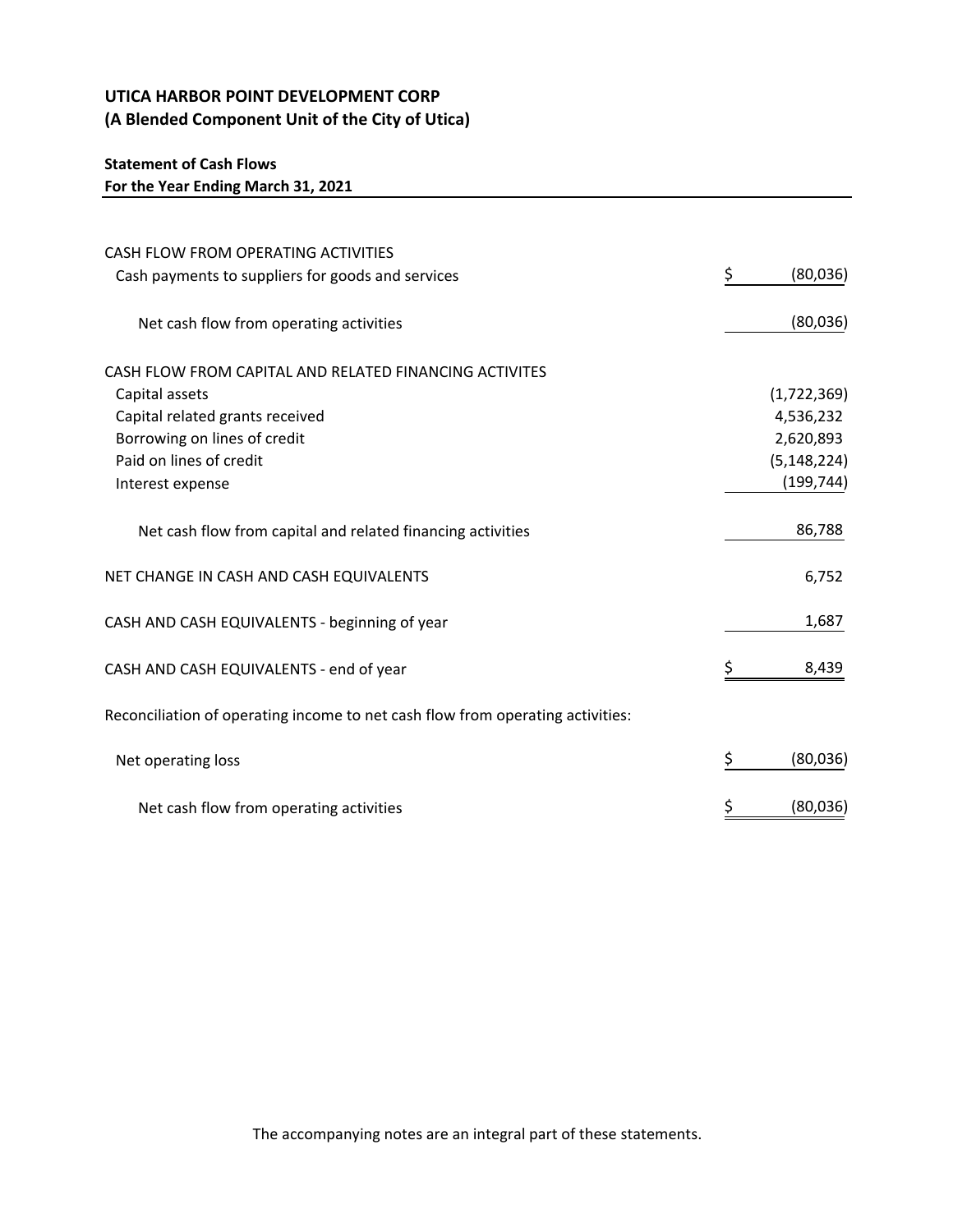## **Notes to Basic Financial Statements March 31, 2021**

### **1. REPORTING ENTITY**

Utica Harbor Point Development Corp. (UHPDC or Corporation) is a local development corporation created in 2011 for the purpose of improving, promoting and rehabilitating the area known as Harbor Point in the City of Utica, New York. UHPDC is exempt from Federal, State, and local income taxes. The City of Utica, by and through its mayor is the sole member of the corporation, accordingly, UHPDC is a blended component unit of the City of Utica.

The Corporation was financially dormant until April 1, 2018 at which point it took over the City's development efforts related to the Harbor Point project. During UHPDC's dormant period, the City of Utica obtained certain grants and expended certain funds to further the project's goals. Upon the sale and disposition of UHPDC's assets, the net proceeds will revert to the City.

## **2. SUMMARY OF SIGNIFICANT ACCOUNTING POLICIES**

#### **Basis of Accounting**

UHPDC's financial statements are prepared in conformity with accounting principles generally accepted in the United States as set forth by the Governmental Accounting Standards Board for proprietary funds.

#### **Basis of Presentation**

GASB requires the classification of net position into three classifications defined as follows:

- Net investment in capital assets ‐ the component of net position consists of capital assets, net of accumulated depreciation, reduced by the outstanding balances of any bonds, mortgages, notes, or other borrowings that are attributable to the acquisition, construction, or improvement of those assets. If there are significant unspent related debt proceeds at year‐end, the portion of the debt attributable to the unspent proceeds is not included in the calculation of invested in capital assets, net of related debt. Rather, that portion of the debt is included in the same net position component as the unspent proceeds.
- Restricted net position ‐ the component of net position consists of amounts which have external constraints placed on their use imposed by creditors (such as through debt covenants), grantors, contributors, or laws or regulations of other governments or constraints imposed by law through constitutional provisions or enabling legislation. At March 31, 2020, UHPDC does not have a restricted net position.
- Unrestricted designated for debt service the component of net position is designated to be used to repay outstanding lines of credit.
- Unrestricted net position ‐ the component of net position consists of net position that doesn't meet the definition of net investment in capital assets, designated for debt service or restricted.

When both restricted and unrestricted resources are available for use, it is UHPDC's policy to use restricted resources first.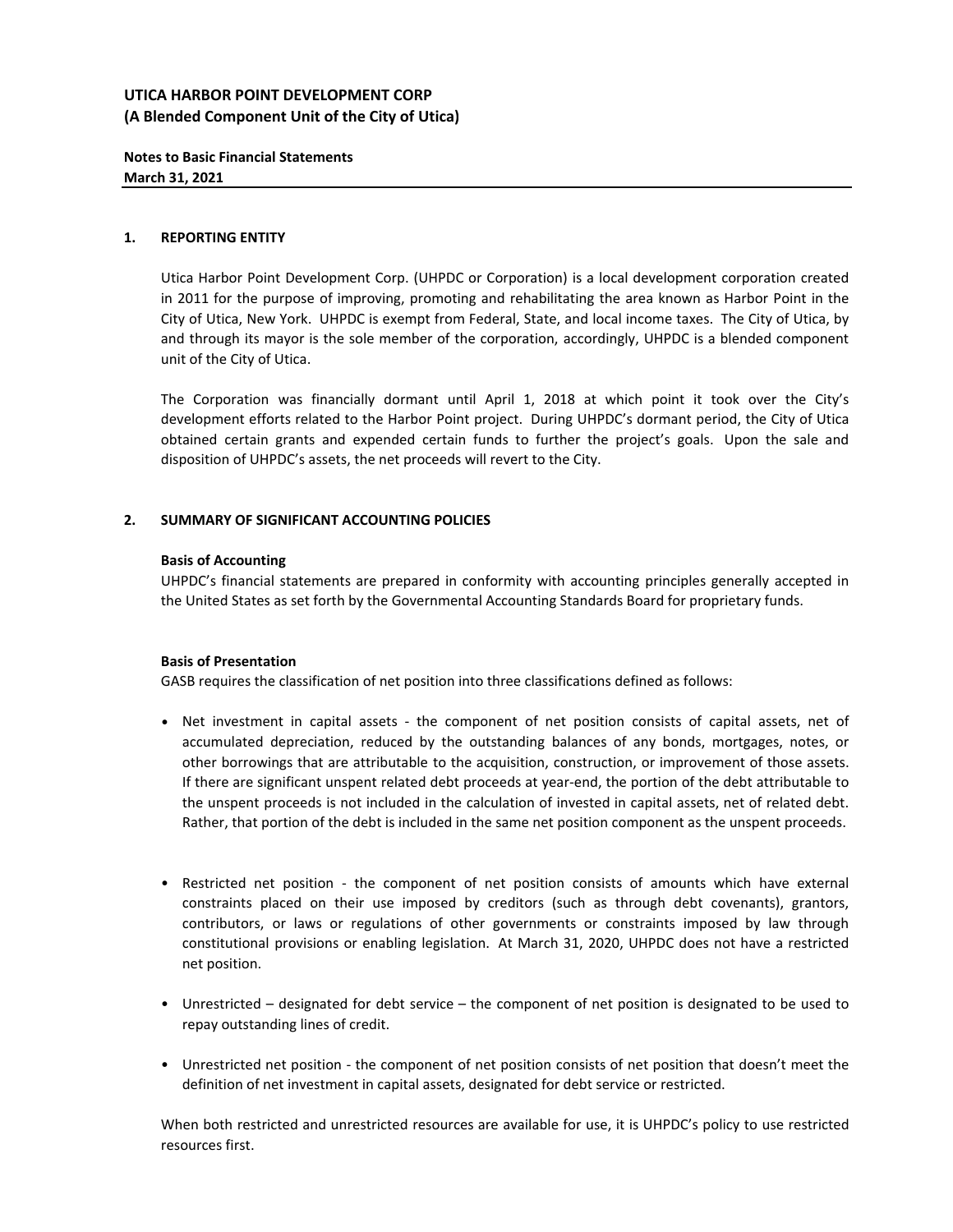## **Notes to Basic Financial Statements March 31, 2021**

#### **Estimates**

The preparation of financial statements in conformity with generally accepted accounting principles requires management to make estimates and assumptions that affect the reported amounts of assets and liabilities and disclosure of contingent assets and liabilities at the date of the financial statements and the reported amounts of revenues and expenses during the report period. Actual results could differ from those estimates.

#### **Cash and Cash Equivalents**

Cash and equivalents includes demand deposits, money market funds, and certificates of deposit with original maturities of twelve months or less. UHPDC maintains its cash and cash equivalents in bank accounts. Interest and dividend income from cash and cash equivalents is reported in other income in the statements of revenues, expenses, and changes in net position.

## **Construction in Progress**

UHPDC capitalizes all construction, engineering and other costs that are expected to have long term economic value to the City. No depreciation has been recorded as all projects are not yet complete.

#### **Revenue Recognition**

UHPDC's primary source of revenue is grant revenue from New York State Urban Development Corp. d/b/a Empire State Development. Grant revenue is recognized when the terms of the grant have been met and request for payment has been made.

#### **Contributed Facilities and Services**

UHPDC, with the consent of the Common Council of the City of Utica, is authorized to use and has shared City employees, facilities, and equipment and may reimburse the City an agreed upon proportion of the compensation or costs of the services provided. For the year ended March 31, 2021, the City did not request any reimbursement and no such reimbursement was made.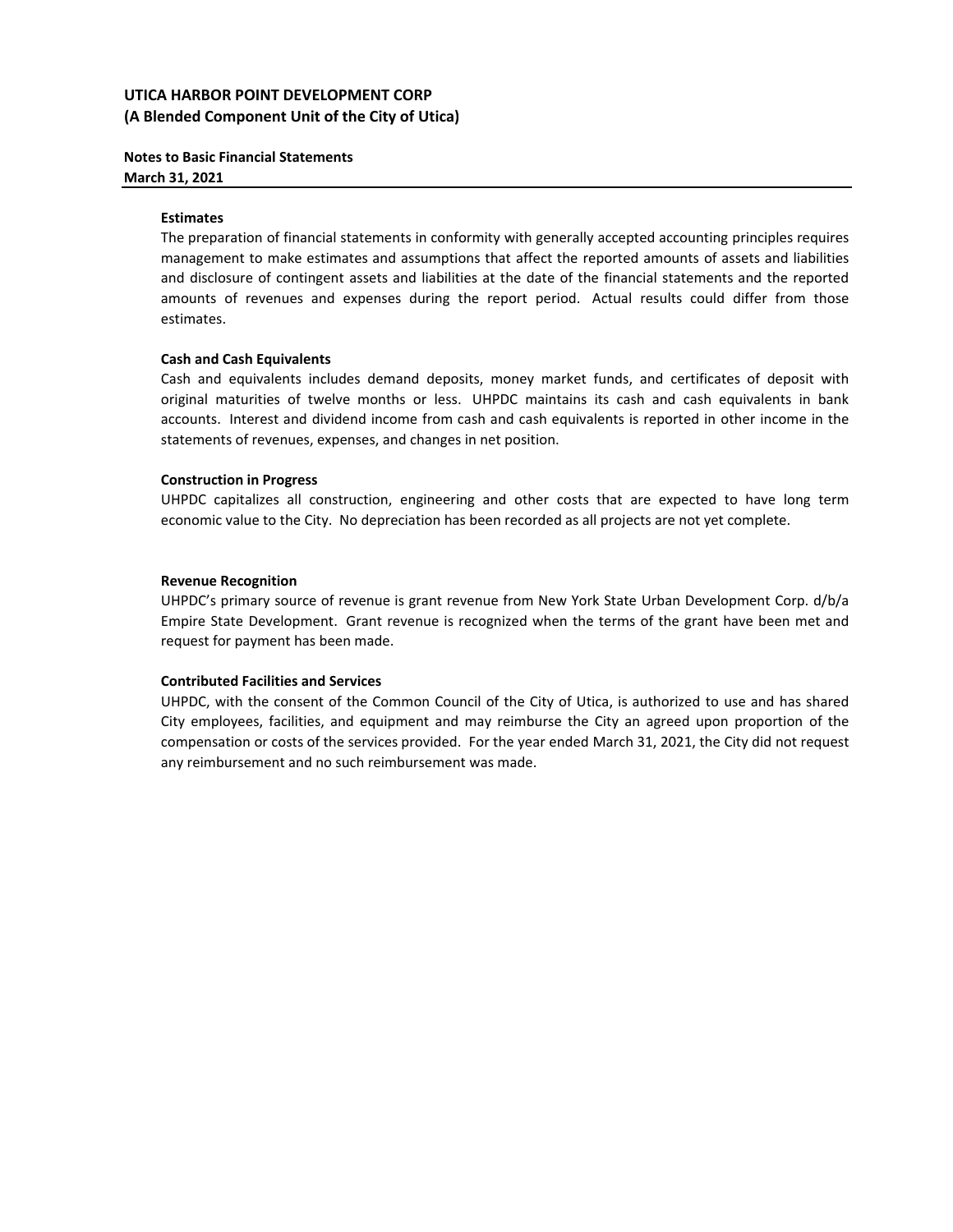## **Notes to Basic Financial Statements March 31, 2021**

#### **3. DEPOSITS WITH FINANCIAL INSTITUTIONS AND INVESTMENTS**

#### **Policies**

UHPDC follows an investment and deposit policy, the overall objective of which is to adequately safeguard the funds of UHPDC and funds under the control of UHPDC; to provide sufficient liquidity of invested funds in order to meet obligations as they become due; and to earn the maximum yield possible given the objectives previously listed. Oversight of investment activity is the responsibility of the Executive Director. UHPDC's monies must be deposited in Federal Deposit Insurance Agency (FDIC) insured commercial banks or trust companies as designated by the Board of Directors. Permissible investments include: a) obligations of the United States or of federal agencies whose principal and interest payments are fully guaranteed by the federal or state government, b) obligations of New York State or in general obligations of the State's political subdivisions, c) certificates of deposits or deposits with banks with an investment grade rating by a Rating Agency, d) commercial paper rated Prime-1 and/or A-1, and e) money market funds with AAA ratings.

#### **Interest Rate Risk**

Interest rate risk is the risk that the fair value of investments will be affected by changing interest rates. UHPDC's investment policy does not limit investment maturities as a means of managing its exposure to fair value losses arising from increasing interest rates.

#### **Credit Risk**

UHPDC's policy is to minimize the risk of loss due to failure of an issuer or other counterparty to an investment to fulfill its obligations.

#### **Custodial Credit Risk**

Custodial credit risk is the risk that, in the event of a failure of a depository financial institution, the reporting entity may not recover its deposits. Governmental Accounting Standards direct that deposits be disclosed as exposed to custodial credit risk if they are not covered by depository insurance, and the deposits are not covered by collateralization. All deposits are covered by depository insurance.

#### **4. RELATED PARTY**

UHPDC's governing body is appointed by the Mayor of the City of Utica.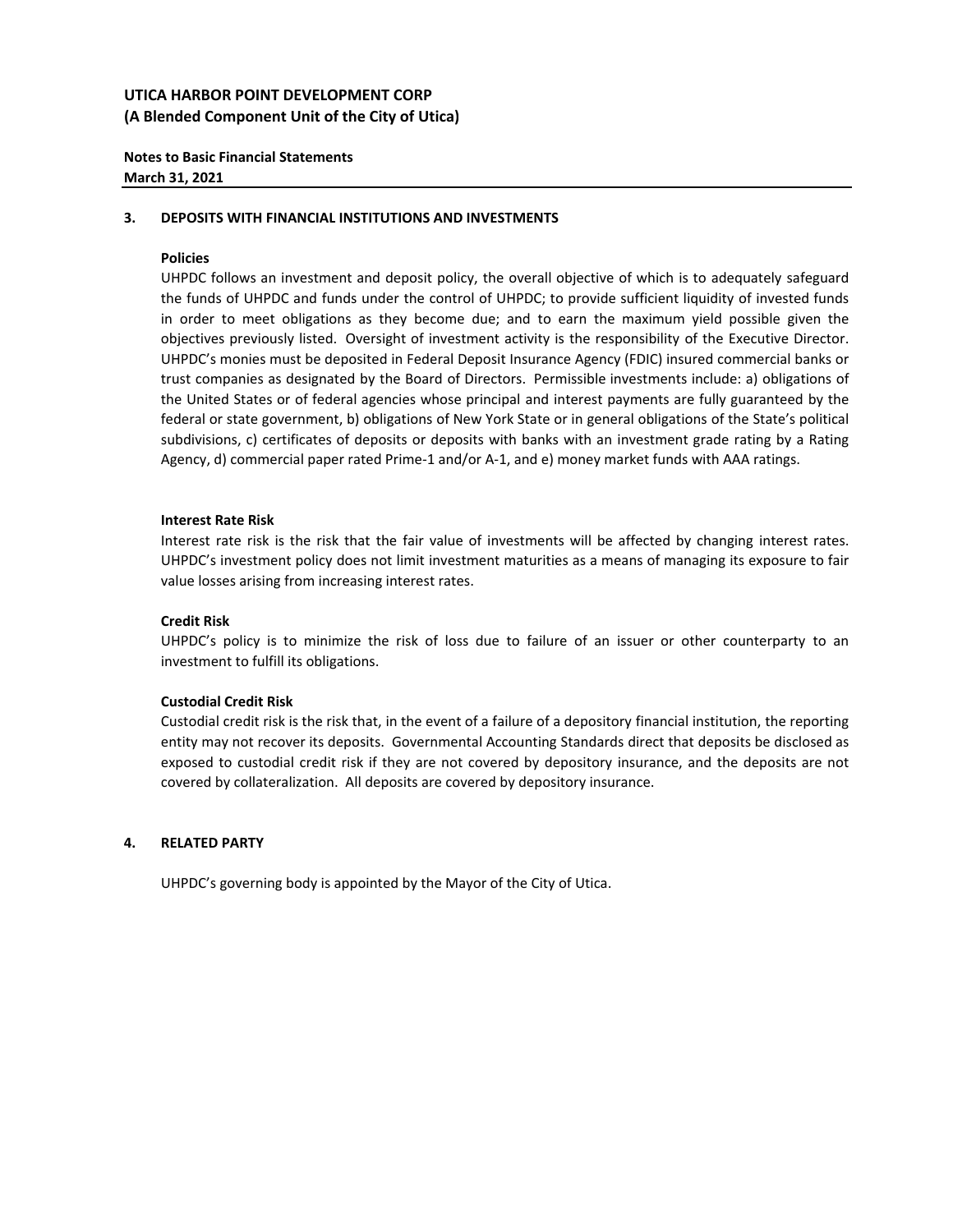## **Notes to Basic Financial Statements March 31, 2021**

#### **5. CONSTRUCTION IN PROGRESS**

As of March 31, 2021, UHPDC has construction in progress as follows:

|                       |    | <b>Balance</b> |                  | <b>Balance</b> |
|-----------------------|----|----------------|------------------|----------------|
|                       |    | April 1,       |                  | March 31,      |
|                       |    | 2020           | <b>Additions</b> | 2021           |
| Professional services | \$ | 752.405        | 3,678            | \$<br>756,083  |
| Land                  |    | 927,949        | 31,234           | 959,183        |
| Site work             |    | 1,116,094      | 665,861          | 1,781,955      |
| <b>Bulkhead</b>       |    | 6,072,746      | 625,184          | 6,697,930      |
|                       | Ś  | 8,869,194      | 1,325,957        | \$10,195,151   |

## **6. LINE OF CREDIT**

UHPDC has two lines of credit with a financial institution. Terms are as follows:

| Amount                                  | \$                            | Line 1<br>2,650,000 \$ 2,500,000        |       | Line 2    |
|-----------------------------------------|-------------------------------|-----------------------------------------|-------|-----------|
| Type                                    |                               | Revolving LOC Revolving LOC             |       |           |
| Current balance                         |                               | \$2,013,260 \$2,500,000                 |       |           |
| Interest rate basis                     | WSJ U.S. Prime WSJ U.S. Prime |                                         |       |           |
| Current interest rate                   | 3.25%                         |                                         | 3.25% |           |
| Payable                                 |                               | On demand                               |       | On demand |
| Activity during the year is as follows: |                               |                                         |       |           |
| Balance April 1, 2020                   | \$.                           | <u>Line 1</u><br>1,640,590 \$ 5,400,000 |       | Line 2    |
| Borrowing                               |                               | 1,498,540                               |       | 1,122,353 |
| Repayments                              |                               | 1,125,871                               |       | 4,022,353 |

Balance March 31, 2021 2,013,259 \$ \$ 2,500,000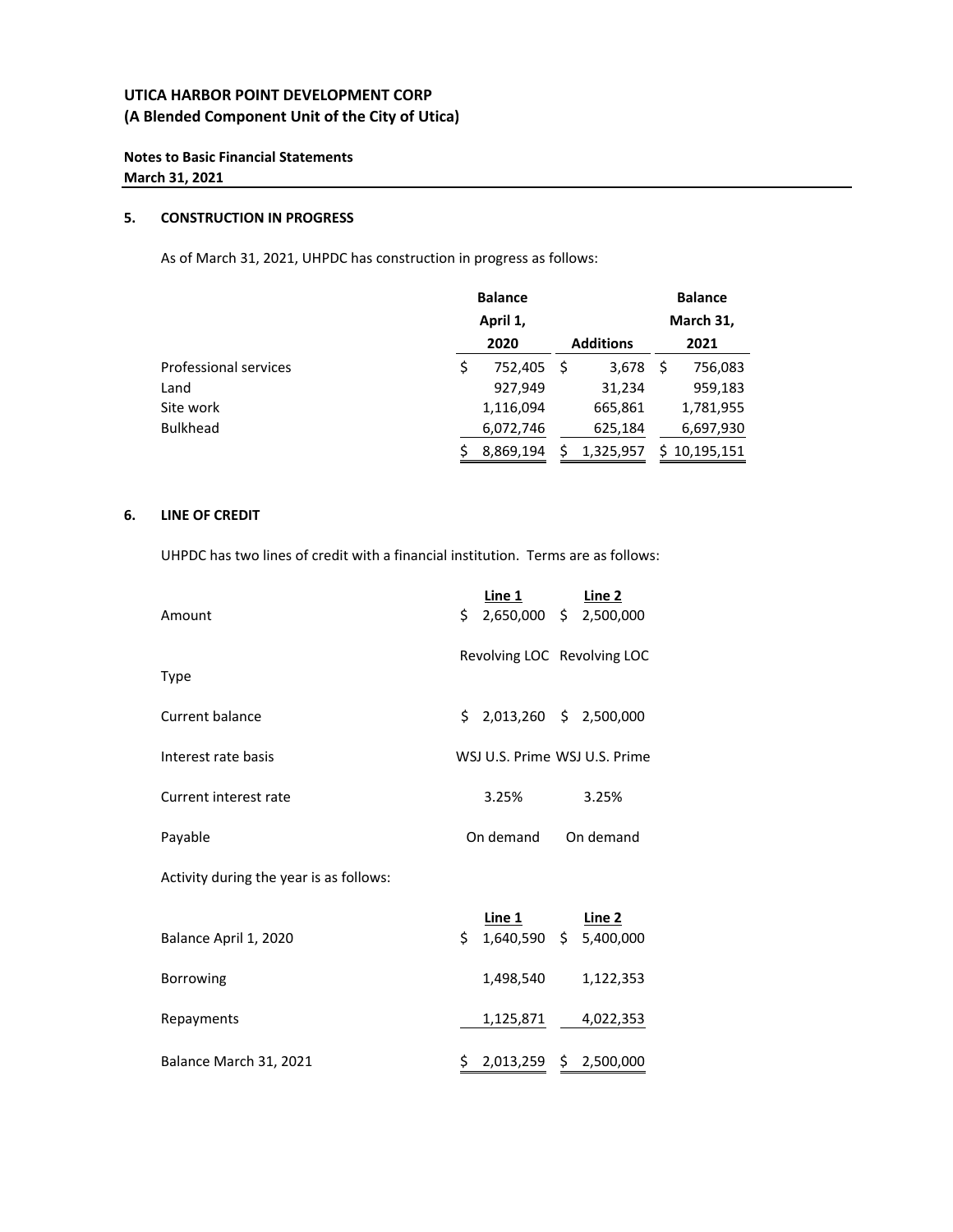## **Notes to Basic Financial Statements March 31, 2021**

UHPDC has an unused line of credit in the amount of \$636,740 at March 31, 2021. Additionally, UHPDC's outstanding lines of credit from direct borrowings of \$4,513,260 contain a provision that in an event of default the lender may have, do any one or more of the following: (a) cancel the agreement and/or withhold further advances; (b) institute appropriate proceedings to enforce the performance of the agreement and the other related documents; (c) expend funds necessary to remedy the event of default; (d) execute upon any of the collateral, in any manner available under appllcable law; and (e) exercise any other right or remedy which it has under any related document or which is otherwise available to lender at law or in equity.

## **7. COMMITMENTS AND CONTINGENCIES**

UHPDC has signed contracts for professional services and construction. Approximately \$315,000 of work remains to be completed on these contracts. All work is expected to be completed by the end of the next fiscal year.

UHPDC is the beneficiary of two grants with NYS Empire State Development (ESD). Grant terms are as follows:

|                 | <b>Grant Number</b> |                               |  |           |  |  |
|-----------------|---------------------|-------------------------------|--|-----------|--|--|
|                 | Z182                |                               |  | 132084    |  |  |
| Purpose         |                     | Infrastructure Infrastructure |  |           |  |  |
| Grant amount    |                     | $$5,000,000 \ $6,000,000$     |  |           |  |  |
| Claimed to date |                     | 3,684,126                     |  | 4,022,368 |  |  |
| Remaining       |                     | 1,315,874 \$ 1,977,632        |  |           |  |  |

#### **8. COVID‐19 PANDEMIC**

As of the date of the report, the United States is in the midst of a national health emergency related to a virus, commonly known as novel coronavirus (COVID-19). The overall consequences of COVID-19 on a national, regional and local level are unknown, but it has the potential to result in a significant economic impact. Businesses throughout NYS remain closed or are operating significantly below their capacity. The reduced economic activity is having an adverse effect on sales and income tax revenue collected by NYS. If NYS is unable to meet its budgeted revenue projections, it may need to reduce its expenditures accordingly, which could result in UHPDC receiving less NYS appropriations than expected.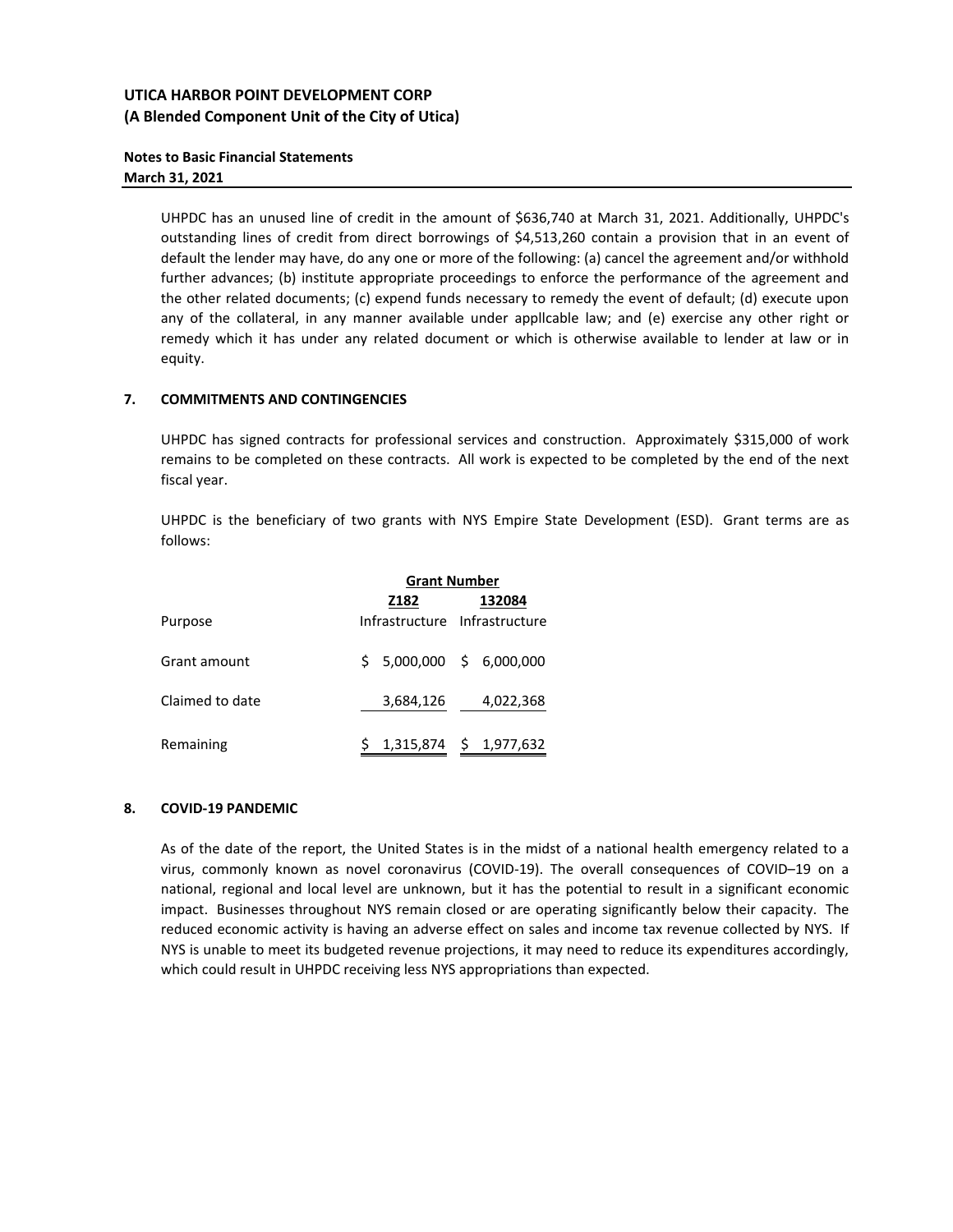# Bonadio & Co., LLP Certified Public Accountants

**INDEPENDENT AUDITOR'S REPORT ON INTERNAL CONTROL OVER FINANCIAL REPORTING AND ON COMPLIANCE AND OTHER MATTERS BASED ON AN AUDIT OF FINANCIAL STATEMENTS PERFORMED IN ACCORDANCE WITH** *GOVERNMENT AUDITING STANDARDS*

June 4, 2021

To the Board of Directors of Utica Harbor Point Development Corp

We have audited, in accordance with the auditing standards generally accepted in the United States of America and the standards applicable to financial audits contained in *Government Auditing Standards* issued by the Comptroller General of the United States, the financial statements of the of Utica Harbor Point Development Corp. (UHPDC) as of and for the year ended March 31, 2021, and the related notes to the financial statements, which collectively comprise UHPDC's basic financial statements and have issued our report thereon dated June 4, 2021.

#### **Internal Control Over Financial Reporting**

In planning and performing our audit of the financial statements, we considered UHPDC's internal control over financial reporting (internal control) as a basis for designing audit procedures that are appropriate in the circumstances for the purposes of expressing our opinion on the financial statements, but not for the purpose of expressing an opinion on the effectiveness of UHPDC's internal control. Accordingly, we do not express an opinion on the effectiveness of UHPDC's internal control.

A *deficiency in internal control* exists when the design or operation of a control does not allow management or employees, in the normal course of performing their assigned functions, to prevent, or detect and correct, misstatements on a timely basis. A *material weakness* is a deficiency, or a combination of deficiencies, in internal control such that there is a reasonable possibility that a material misstatement of the entity's financial statements will not be prevented, or detected and corrected, on a timely basis. A *significant deficiency* is a deficiency, or a combination of deficiencies, in internal control that is less severe than a material weakness, yet important enough to merit attention by those charged with governance.

Our consideration of internal control was for the limited purpose described in the first paragraph of this section and was not designed to identify all deficiencies in internal control that might be material weaknesses or significant deficiencies and therefore, material weaknesses or significant deficiencies may exist that have not been identified. We did identify a certain deficiency in internal control, described in the accompanying schedule of findings and questioned costs as items 2021‐001 that we consider to be a material weakness.

6 Wembley Court Albany, New York 12205 p (518) 464-4080 f (518) 464-4087

www.bonadio.com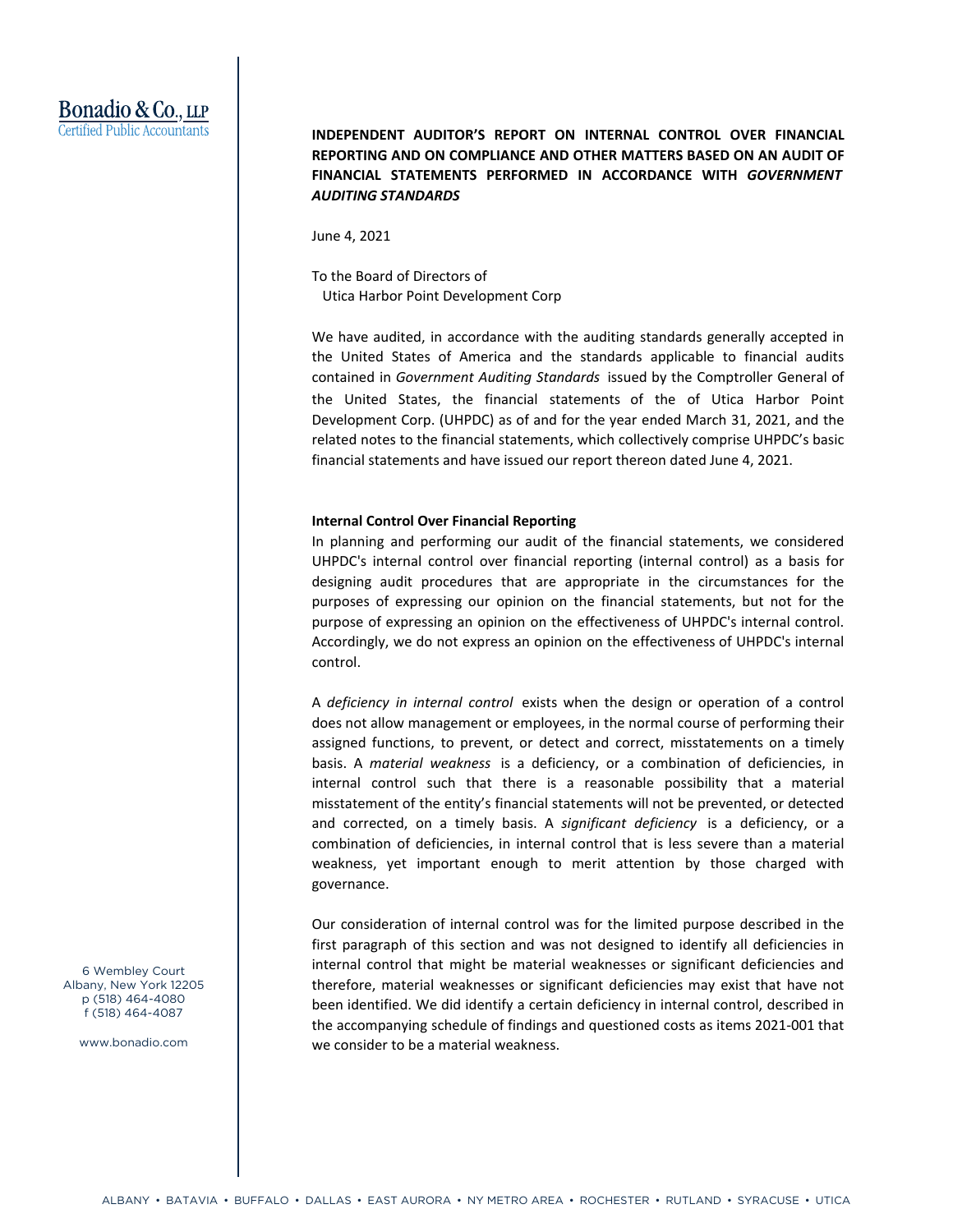#### **Compliance and Other Matters**

As part of obtaining reasonable assurance about whether the UHPDC's financial statements are free from material misstatement, we performed tests of its compliance with certain provisions of laws, regulations, contracts, and grant agreements, noncompliance with which could have a direct and material effect on the financial statements. However, providing an opinion on compliance with those provisions was not an objective of our audit, and accordingly, we do not express such an opinion. The results of our tests disclosed no instances of noncompliance or other matters that are required to be reported under *Government Auditing Standards.*

#### **Utica Harbor Point Development Corp.'s Response to Findings**

Utica Harbor Point Development Corp.'s response to the findings identified in our audit is described in the accompanying schedule of findings and questioned costs. Utica Harbor Point Development Corp.'s response was not subjected to the auditing procedures applied in the audit of the financial statements and, accordingly, we express no opinion on it.

#### **Purpose of this Report**

The purpose of this report is solely to describe the scope of our testing of internal control and compliance and the results of that testing, and not to provide an opinion on the effectiveness of the entity's internal control or on compliance. This report is an integral part of an audit performed in accordance with *Government Auditing Standards* in considering UHPDC's internal control and compliance. Accordingly, this communication is not suitable for any other purpose.

Bonadio & Co., LLP